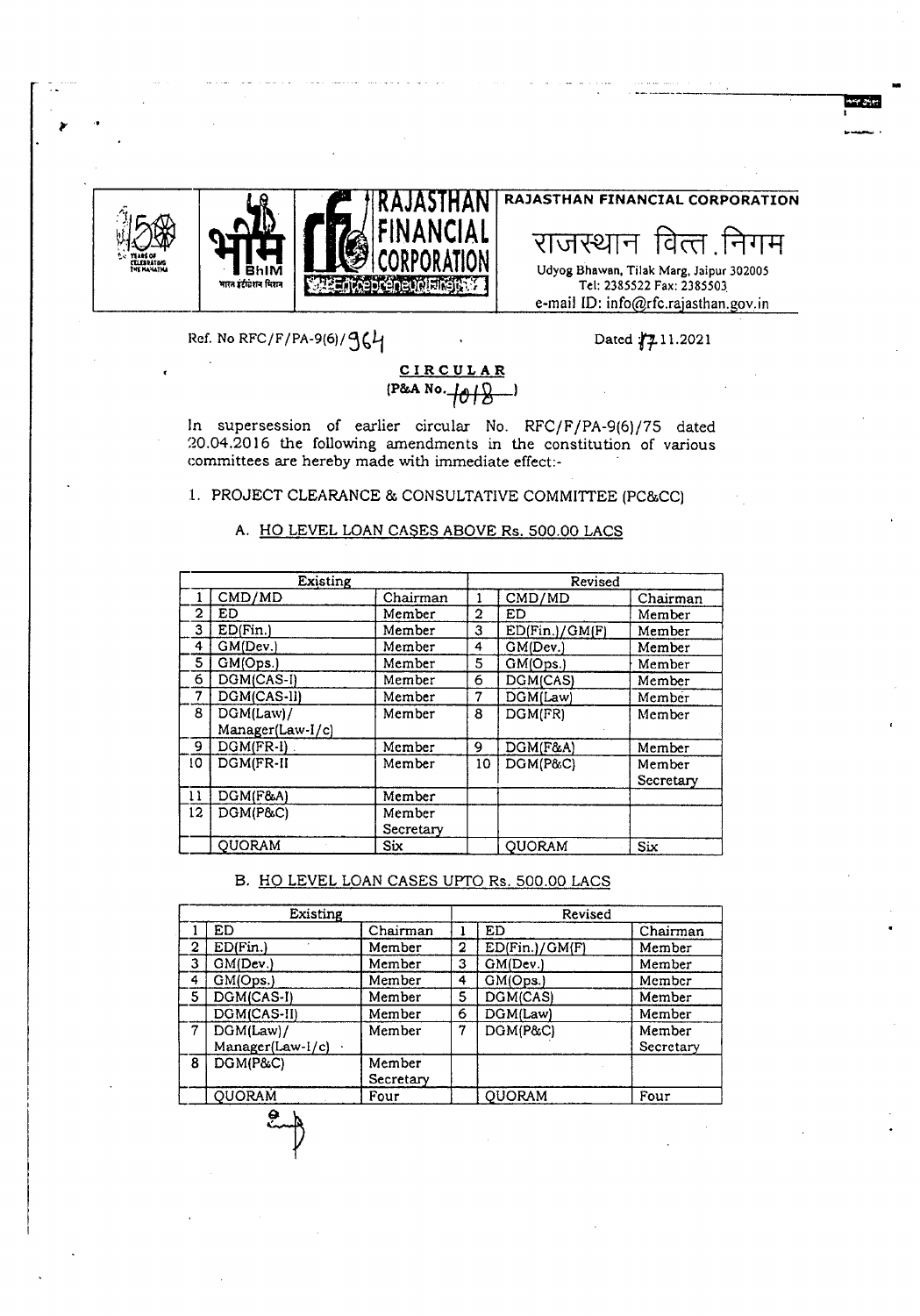

حنبره السياح

 $\sim 10$ 

المحلوم وجاذبهم

 $\epsilon \rightarrow \infty$ 

# C. HO LEVEL LOAN CASES UPTO Rs. 300.00 LACS

|   | Existing                         |                     |   | Revised       |            |
|---|----------------------------------|---------------------|---|---------------|------------|
|   | GM(Ops.)                         | Chairman            |   | GM(Ops.)      | Chairman   |
| 2 | GM(Dev.)                         | Member              | 2 | GM(Dev.)      | Member     |
| 3 | DGM(CAS-I)                       | Member              | 3 | DGM(CAS)      | Member     |
|   | DGM(CAS-II)                      |                     | 4 | DGM(Law)      | Member     |
| 5 | $DGM(Law)$ /<br>Manager(Law-I/c) | Member              | 5 | DGM(P&C)      | Member     |
| 6 | $DGM(P\&C)$                      | Member<br>Secretary |   |               | Secretary  |
|   | QUORAM                           | Four                |   | <b>QUORAM</b> | $F_{OIII}$ |

2. DISTRICT LEVEL LOAN ADVISORY COMMITTEE: BO LEVEL LOAN UPTO Rs. 200.00 lac  $i)$ 

| Existing |                                                                                                            |                                 | Revised |                                                                                                                       |                               |
|----------|------------------------------------------------------------------------------------------------------------|---------------------------------|---------|-----------------------------------------------------------------------------------------------------------------------|-------------------------------|
|          | DGM(CAS<br>concerned)                                                                                      | Chairman<br>$-cum-$<br>Convenor |         | Manager/Nodal<br>Officer concerned                                                                                    | Chairman<br>-cum-<br>Convenor |
| 2<br>3   | GM.<br>DIC or<br>his<br>representative<br>not<br>below the rank of<br>Asstt. Director<br>DGM, RIICO or his | Member<br>Member                | 2<br>3  | GM.<br>DIC.<br>his.<br>$\alpha$<br>representative<br>not<br>below the rank of<br>Asstt. Director<br>DGM, RIICO or his | Member<br>Member              |
|          | representative<br>not<br>below the rank of<br>Regional Manager                                             |                                 |         | representative<br>not<br>below the rank<br>of<br>Regional Manager                                                     |                               |
| 4        | Lead Bank Officer                                                                                          | Member                          | 4       | Lead Bank Officer                                                                                                     | Member                        |
| 5        | Manager/DM(Br.)                                                                                            | Member                          | 5       | Manager/DM(Br.)                                                                                                       | Member                        |
| 6        | AM/DM(Loans)                                                                                               | Member                          | 6.      | AM/DM(Loans)                                                                                                          | Member                        |
|          | <b>OUORAM</b>                                                                                              | Four                            |         | <b>OUORAM</b>                                                                                                         | Four                          |

#### BO LEVEL LOAN CASES UPTO Rs. 100.00 LAC ii)

|   | Existing                                                              |                                 |   | Revised                                |                               |  |
|---|-----------------------------------------------------------------------|---------------------------------|---|----------------------------------------|-------------------------------|--|
|   | Manager/DM(Br.)                                                       | Chairman<br>$-cum-$<br>Convenor |   | Dy. Manager(Br.)                       | Chairman<br>-cum-<br>Convenor |  |
| 2 | GM.<br>DIC or<br>his<br>representative                                | Member                          | 2 | GM.<br>DIC or<br>his<br>representative | Member                        |  |
| 3 | DGM, RIICO or his<br>representative                                   | Member                          | 3 | DGM, RIICO or his<br>representative    | Member                        |  |
| 4 | Lead Bank Officer                                                     | Member                          | 4 | Lead Bank Officer                      | Member                        |  |
| 5 | DM/AM(Loans)                                                          | Member<br>Secretary             | 5 | DM/AM (Loans)                          | Member<br>Secretary           |  |
|   | The quorum for the meeting of Advisory Committee is of three members. |                                 |   |                                        |                               |  |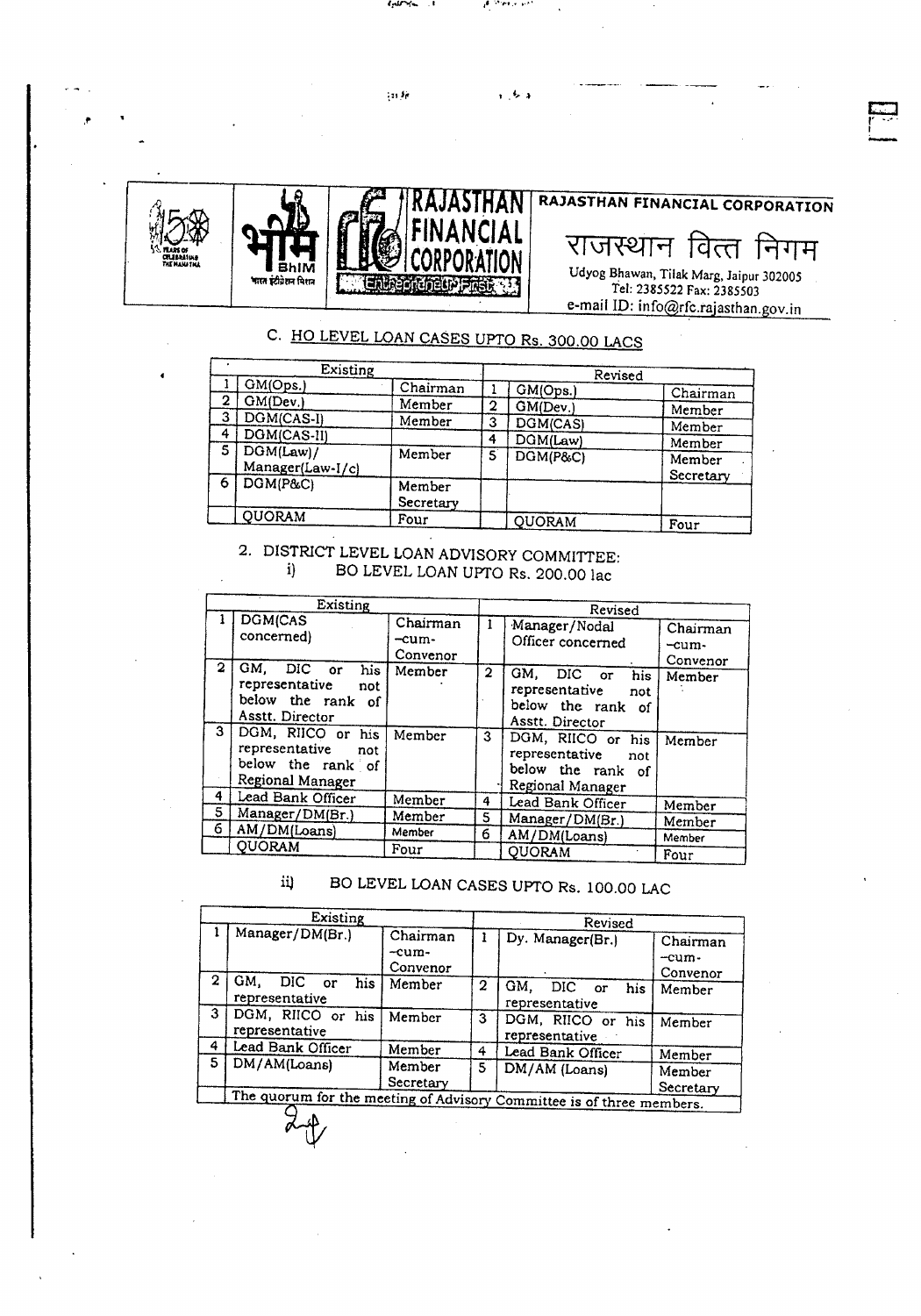

经登

•.••~ IP **.......**. "t",:.•• -~' ~.:

~ **Little** 

## EMPOWERD SETTLEMENT COMMITTEE

# 3. STATE LEVEL COMMITTEE (SLe)

|                | Existing              |           |                 | Revised                                                            |           |  |
|----------------|-----------------------|-----------|-----------------|--------------------------------------------------------------------|-----------|--|
|                | MD/CMD, RFC           | Chairman  | 1               | MD, RIICO<br>Chairman                                              |           |  |
| $\overline{2}$ | MD, RIICO             | Member    | $\overline{2}$  | MD/CMD, RFC                                                        | Member    |  |
| 3              | GM, SIDBI, Director   | Member    | 3               | GM, SIDBI, Director                                                | Member    |  |
| 4              | Nominee Director of   | Member    | 4               | Nominee Director of                                                | Member    |  |
|                | LIC, Director         |           |                 | LIC, Director                                                      |           |  |
| 5              | Nominee Director      | Member    | 5               | Nominee Director                                                   | Member    |  |
|                | representing          |           |                 | representing                                                       |           |  |
|                | shareholders Banks    |           |                 | shareholders Banks                                                 |           |  |
| 6              | Nominee Director      | Member    | 6               | Nominee Director                                                   | Member    |  |
|                | representing          |           |                 | representing                                                       |           |  |
|                | shareholders in       |           |                 | shareholders in                                                    |           |  |
|                | clause (d) of Sub     |           |                 | clause (d) of Sub                                                  |           |  |
|                | Sec.(3) of Section 4  |           |                 | Sec.(3) of Section 4                                               |           |  |
| 7              | of SFC's Act          |           |                 | of SFC's Act                                                       |           |  |
|                | Senior<br>CO-<br>most | Member 1  | 7               | Senior<br>most<br>CO-                                              | Member    |  |
|                | opted Director<br>(in |           |                 | opted Director<br>fin                                              |           |  |
|                | order of Co-option)   |           |                 | order of Co-option)                                                |           |  |
| 8              | ED, RFC               | Member    | 8               | ED, RFC                                                            | Member    |  |
| 9              | $ED(F)$ , RFC         | Member    | 9               | ED(F)/GM(F), RFC                                                   | Member    |  |
| 10             | GM(Ops.)/, RFC        | Member    | 10              | GM(Ops.)/DGM(FR),                                                  | Member    |  |
|                |                       |           |                 | <b>RFC</b>                                                         | Secretary |  |
| 11             | GM(Dev.), RFC         | Member    | 11              | GM(Dev.), RFC                                                      | Member    |  |
| 12             | DGM( F&A), RFC        | Member    | 12              | DGM(JF&A), RFC                                                     | Member    |  |
| 13             | DGM(Law), RFC         | Member    | 13 <sup>°</sup> | DGM(Law), RFC                                                      | Member    |  |
| 14             | $DGM$ $(FR-1)$        | Member    |                 |                                                                    |           |  |
|                |                       | Secretary |                 |                                                                    |           |  |
|                |                       |           |                 | QUORAM : Six(out of which there should be at least three Directors |           |  |
|                | including Chairman)   |           |                 |                                                                    |           |  |

4. SALE CUM NEGOTIATION COMMITTEES

~

# (A) HO LEVEL SALE-CUM-NEGOTIATION COMMITTEE

|   | Existing              |          |   | Revised     |          |
|---|-----------------------|----------|---|-------------|----------|
|   | Executive Director    | Chairman |   | <b>MD</b>   | Chairman |
|   | ED(F)                 | Member   | 2 | ED          | Member   |
| 3 | GM(Dev.)              | Member   | з | ED(F)/GM(F) | Member   |
| 4 | GM(Ops.)              | Member   | 4 | GM(Dev.)    | Member   |
| 5 | Concerned<br>DGM(CAS) | Member   | 5 | GM(Ops.)    | Member   |